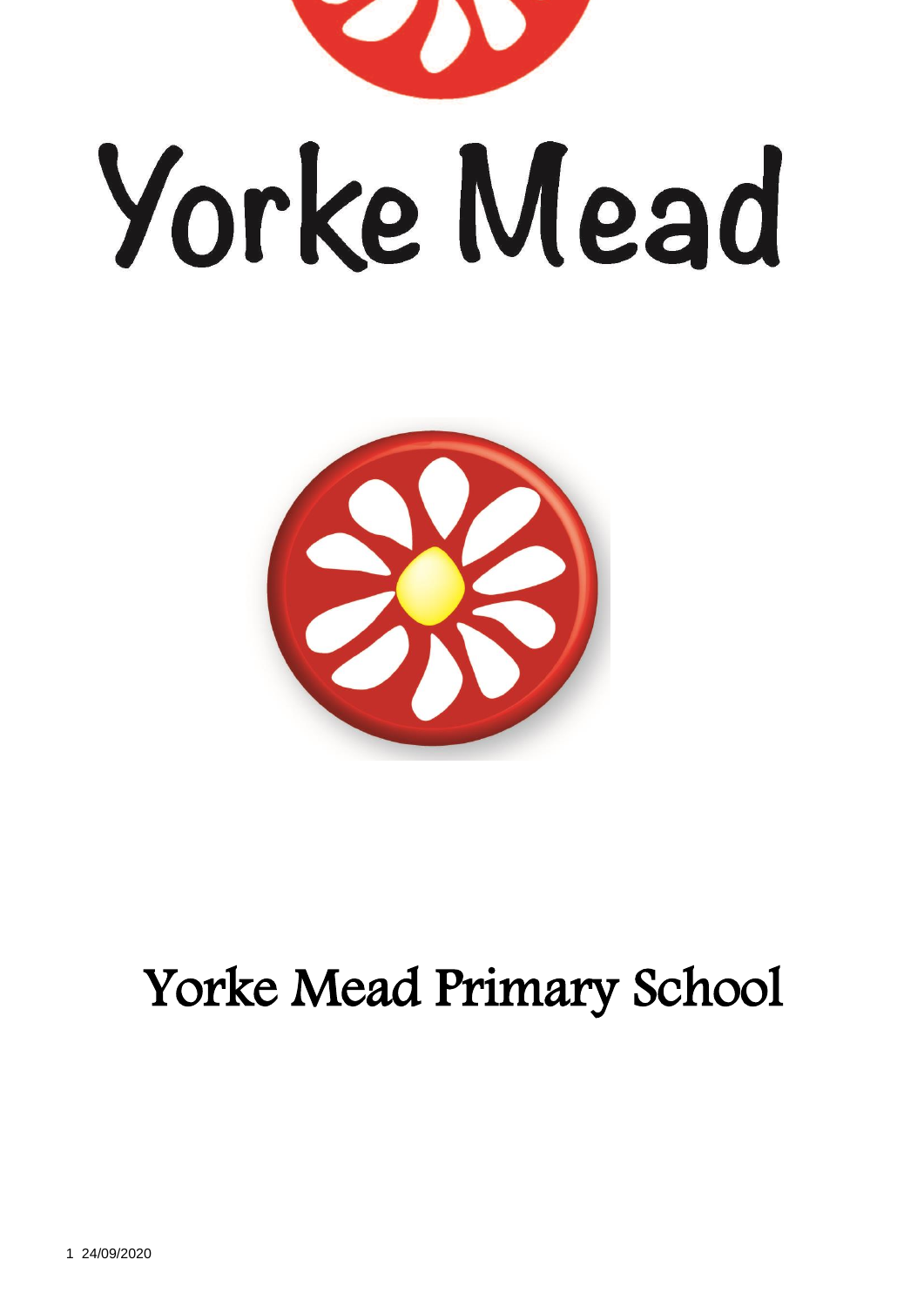## 8: Action Plan

### Making progress on equality issues

| Priority issue and<br>objective |                                                                                     | Category                          | <b>Diversity</b><br>strand                                              | <b>Task</b>                                                                                                                                                                                                                              | Responsibility                 | Review/impact<br>assessment |
|---------------------------------|-------------------------------------------------------------------------------------|-----------------------------------|-------------------------------------------------------------------------|------------------------------------------------------------------------------------------------------------------------------------------------------------------------------------------------------------------------------------------|--------------------------------|-----------------------------|
|                                 | To further<br>accelerate the<br>progress of PPG<br>with a key focus<br>on more able | School<br>improvement<br>target 1 | More able<br>Pupil<br>Premium                                           | Those PPG children who are more able often fall<br>behind their peers and do not achieve at the highest<br>levels. These children need additional teacher focus<br>to ensure they attain to the highest levels.                          | HT INCO and<br>leadership team | <b>July 2021</b>            |
|                                 | <b>PPG</b>                                                                          |                                   | Pupil<br>Premium<br>Children and<br><b>SEND</b><br>children<br>combined | Too often the children who need the greatest<br>support work with the least qualified staff. Moving<br>forward it is essential that PPG children and SEND<br>children spend more time with the teacher during<br>focused group sessions. |                                |                             |
|                                 |                                                                                     |                                   |                                                                         | PPG/SEND pupils to work with the teacher daily.                                                                                                                                                                                          |                                |                             |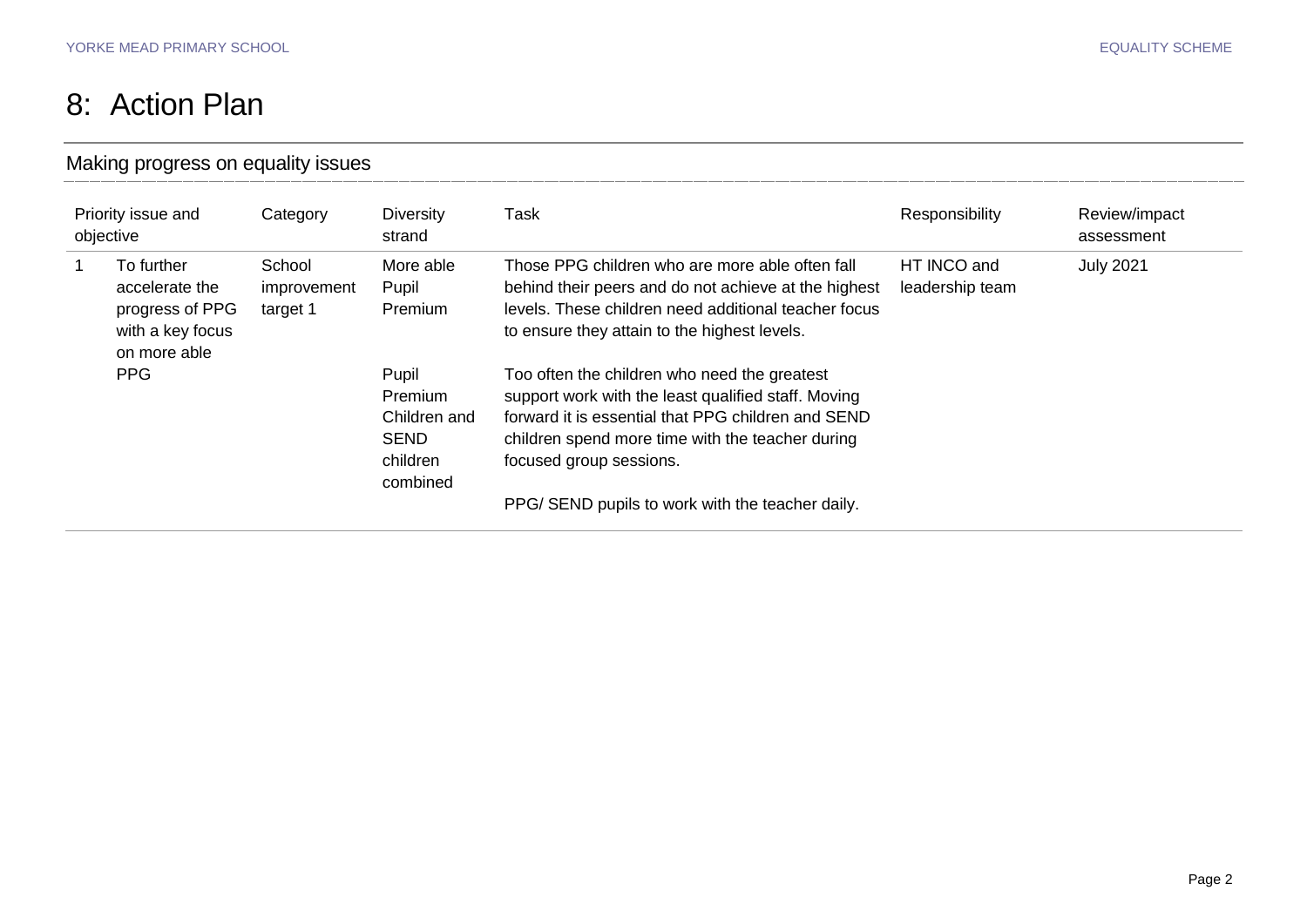#### *2018-19*

By the end of Year 6 attainment of PPG at the expected standard was broadly in line with those achieved nationally and in reading particularly (a key focus due to *reading being the cornerstone of all learning) our PPG children attained well. Progress of disadvantaged children was less successful especially in maths and writing and these are key areas of focus this year. Attainment at the higher standard continues to be an area of focus though it should be noted that in the 2018/19 cohort there were considerable needs and a number of PPG children had multiple barriers to their learning. Many of the needs for this cohort were of the kind that presented later in their education. Prior attainment of the PPG children was strong (16.75) and the needs resulted in these children struggling to make the expected progress over Key Stage 2.* 

*CONTINUE TARGET with a key focus on progress in writing and maths* 

#### *2019 -20*

 *The events of 2020 and closure of schools means that no data has been updated in the summer term. As a result of this, we are aware that the data indicates that all children across the school are in a negative progress. This is natural given the closure of the schools since March 2020. Unfortunately, the impact of this school closure will have been greatest on the pupil premium, many of whom have not engaged in the home learning set during the lockdown. Of the 26 children currently eligible for Free School Meals, only 3 children accepted the offer of attending the school. Packages were produced each week containing work for the children to collect paper copies of work, but these were not collected and even when we dropped these at houses, work was not completed other than for one child. As schools re-open to all pupils in September 2020, the key focus will be on enabling all children to get back on track with their learning, but the children eligible for pupil premium will be the group with by far the greatest gaps in their learning.*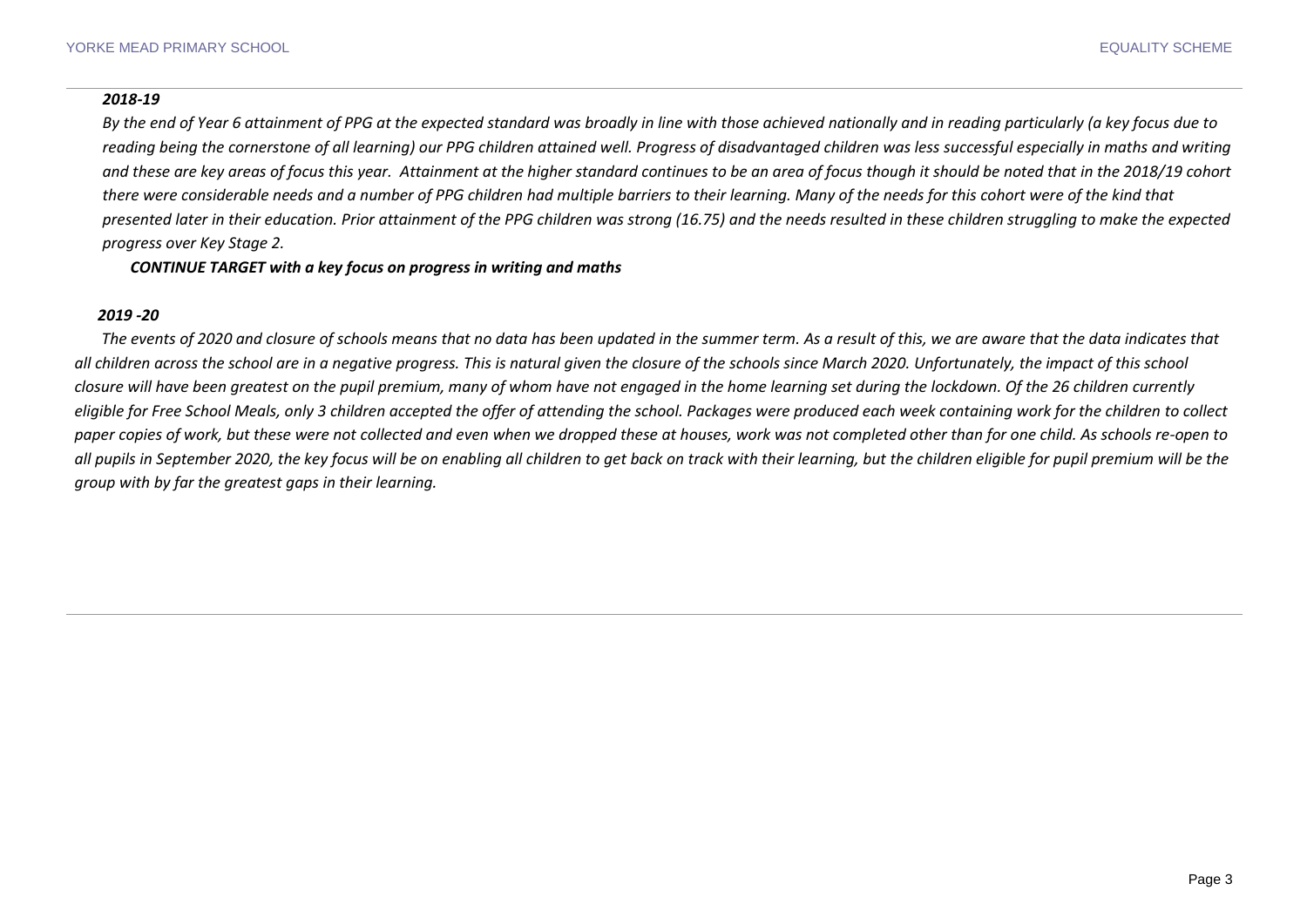| 2 | To raise<br>attainment of<br>pupils on FSM<br>who are also<br>SEN and so have<br>a double barrier<br>to learning | School<br>improvement<br>plan Target 1 | Financially<br>Disadvantaged<br>pupils | Staff to focus on PPG children daily with the aim to<br>be raising attainment from current 'good' progress<br>to 'very strong' progress. Teachers to focus on<br>individual children and their potential so that<br>EVERY child can achieve to their full potential -<br>this means ensuring more able PPG children<br>continue to achieve at the highest level and that<br>good progress made in one year is not lost by<br>average progress the following year. | HT, INCO and school<br>leadership team | <b>July 2021</b> |
|---|------------------------------------------------------------------------------------------------------------------|----------------------------------------|----------------------------------------|-------------------------------------------------------------------------------------------------------------------------------------------------------------------------------------------------------------------------------------------------------------------------------------------------------------------------------------------------------------------------------------------------------------------------------------------------------------------|----------------------------------------|------------------|
|   |                                                                                                                  |                                        |                                        | Expected progress of individual PPG children £+<br>points/year                                                                                                                                                                                                                                                                                                                                                                                                    |                                        |                  |

*Based on internal data (Dec 2019) this cohort of children with the double barrier of SEND/Current FSM are on the whole making good progress, and other than in Year 4 progress is positive across all areas of learning. Progress is strongest by the end of Year 5 and Year 6 suggesting positive build over the key stage. By far the most challenging situation is how we accelerate the progress of those children for whom a social need is the biggest barrier. There are still too many hard to reach families who we need to find a way to engage in their child's learning.* 

#### *CONTINUE TO FOCUS ON FSM CHILDREN AS INDIVIDUALS INCLUDING OTHER DOUBLE BARRIER e.g. EAL, multiple settings and social need*

#### *2019 -20*

 *This group, with a double barrier, will have been greatly impacted and will need to be a priority moving forward from September 2020. See above for details.*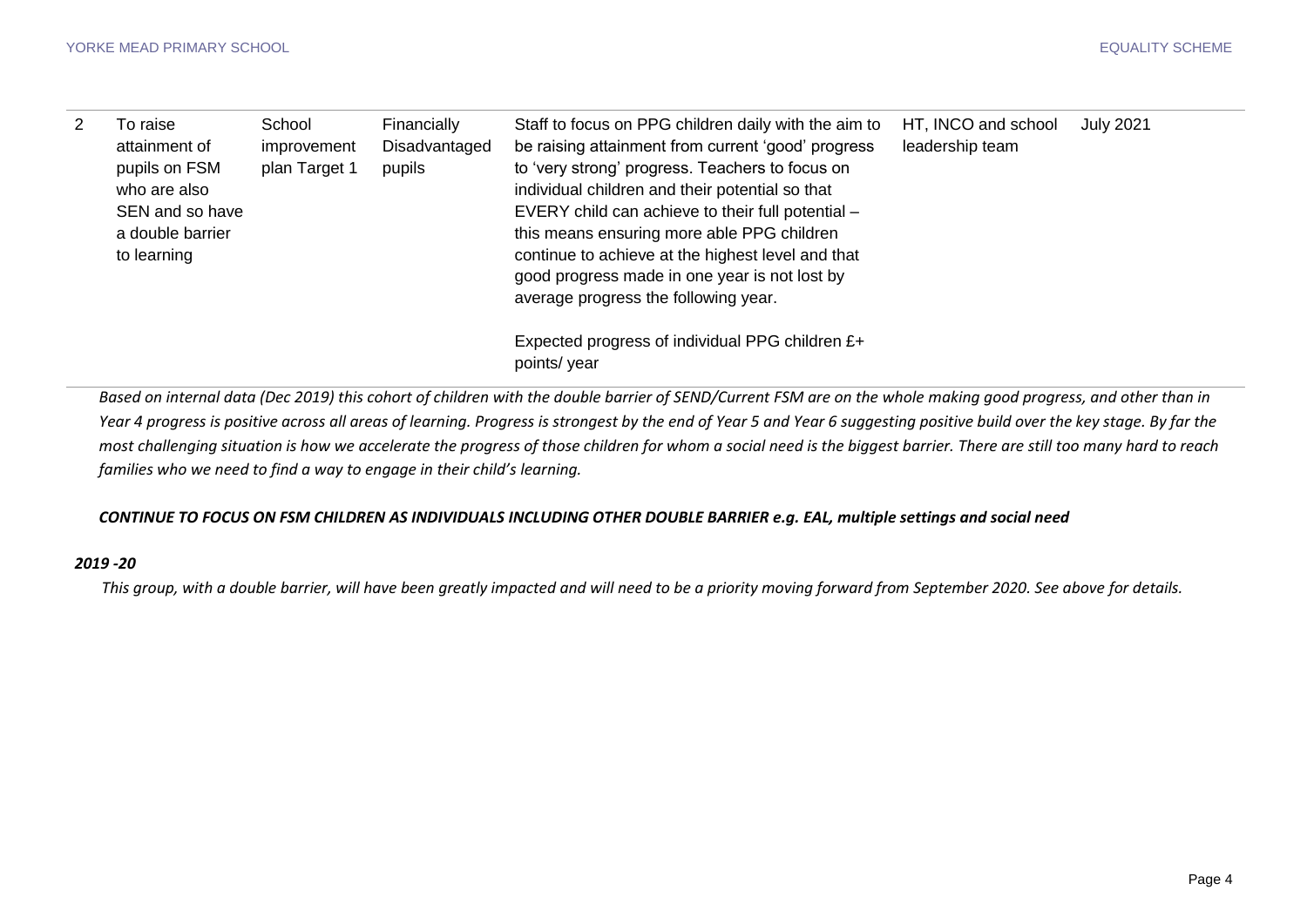| 3 | Achievements of<br>pupils with SEND | School<br>improvement<br>plan Target 1 | Disability | Too often, the children who need the greatest support<br>work with the least qualified staff. Moving forward it is<br>essential that SEND children spend more time with<br>the teacher during focused group sessions. | <b>SENDCo</b><br>Teaching staff | <b>July 2021</b> |
|---|-------------------------------------|----------------------------------------|------------|-----------------------------------------------------------------------------------------------------------------------------------------------------------------------------------------------------------------------|---------------------------------|------------------|
|   |                                     |                                        |            | SEND pupils to work with the teacher frequently<br>throughout the week and to have a 'double dipping' of<br>key teaching.                                                                                             |                                 |                  |
|   |                                     |                                        |            | Focus on curriculum delivery with age related<br>expectations but support available to enable access<br>to learning                                                                                                   |                                 |                  |

*Based on the 2018/19 end of year data SEND children with EHCPs achieved well with 75% reaching the expected standard and one child achieving the higher standard in reading. These children generally had SEMH needs. This impacted their attainment in writing, as a number were reluctant to engage in the process at points throughout the year due to the predominance of the need. Attainment of SEN support children was similar in reading but lower in writing and maths, which impacted on the progress made.* 

*SEND children across the school are generally making strong positive progress from their starting points, although in Year 4 where there are a higher number of needs this progress is less effective. School is addressing this by focusing a greater amount of qualified teacher time on this cohort, a plan that will continue in Sept 2020.* 

#### *2019 -20*

*Given the closure of schools we would expect progress to have fallen behind and currently a progress score of -2.0 indicates progress in line with expectations. For SEND children maintaining progress is challenging. It is pleasing therefore that other than in Year 2 and Year 4, where the numbers and extent of SEND needs are higher than average across the school, progress is around the -2.0 mark and therefore, at the currently expected level. Progress generally for SEND children is stronger in maths, which is natural given the impact of specific difficulties with language children often have, but it is pleasing to see progress in writing being stronger in all years but one year group. During lockdown SEN children were given highly differentiated work, with some children provided with individualised planning. As above we will need to focus on supporting this group to close learning gaps as school re-opens to all pupils from September which will be a school development priority and a key element moving forward.*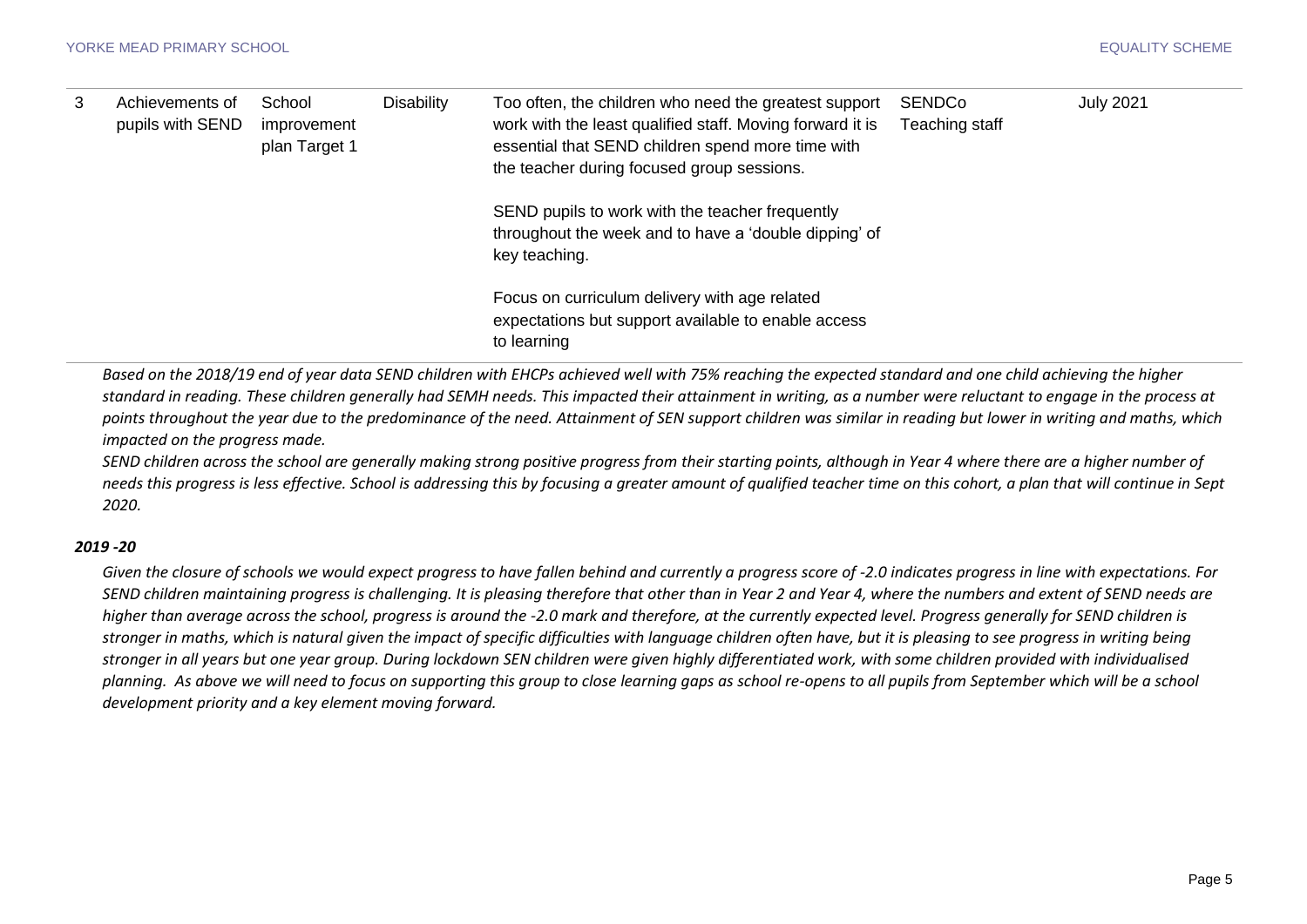| 4 | Increase                                | School               | Gender | Work done so far has had a very positive impact on                                                                                                                                                                       | HT and leadership | <b>July 2021</b> |
|---|-----------------------------------------|----------------------|--------|--------------------------------------------------------------------------------------------------------------------------------------------------------------------------------------------------------------------------|-------------------|------------------|
|   | attainment in                           | improvement          |        | boys across the school – and on girls in Years 5 and                                                                                                                                                                     | team.             |                  |
|   | literacy for boys<br>and maths in girls | plan Target 1<br>& 2 |        | 6. However, this work needs to continue as issues<br>remain, in part due to stereotypical attitudes the<br>children bring to school.<br>It is essential the school reflects the positive gender<br>roles for both sides. | <b>INCO</b>       |                  |

Across the school generally there is not a significant difference in attainment overall between boys and girls – however, there is a tendency for boys to be stronger in *maths and girls to be stronger in English based tasks, especially writing. Some cohorts, such as the last Year 6 cohort, have significantly more 'quiet' girls and this affected greatly on the progress made by girls in a cohort of boys with extensive SEND needs. We continue to evaluate the curriculum and aim to ensure that needs of individual classes are met. Currently, it would seem that we have strong progress with boys reading and writing is the key issue, and there is work to do to enhance girls' mathematical work further.* 

#### *CONTINUE TARGET – focused on the individual class needs rather than overall*

#### *2019 -20*

 *Based on the data as of Spring 2020 – boys are making stronger progress than girls in KS1 (it should be noted that there are a large number of girls with SEND in Year 2 and all children eligible for FSM in key stage 1 (see above) are girls. It is therefore felt that the lower progress is not gender driven but related to other factors, including SEND and PPG. Across the key stage 2 there is a more balanced picture, but classes do have some gender gaps and, where these have emerged, that girls tend to make stronger progress in literacy and boys make stronger progress in maths.*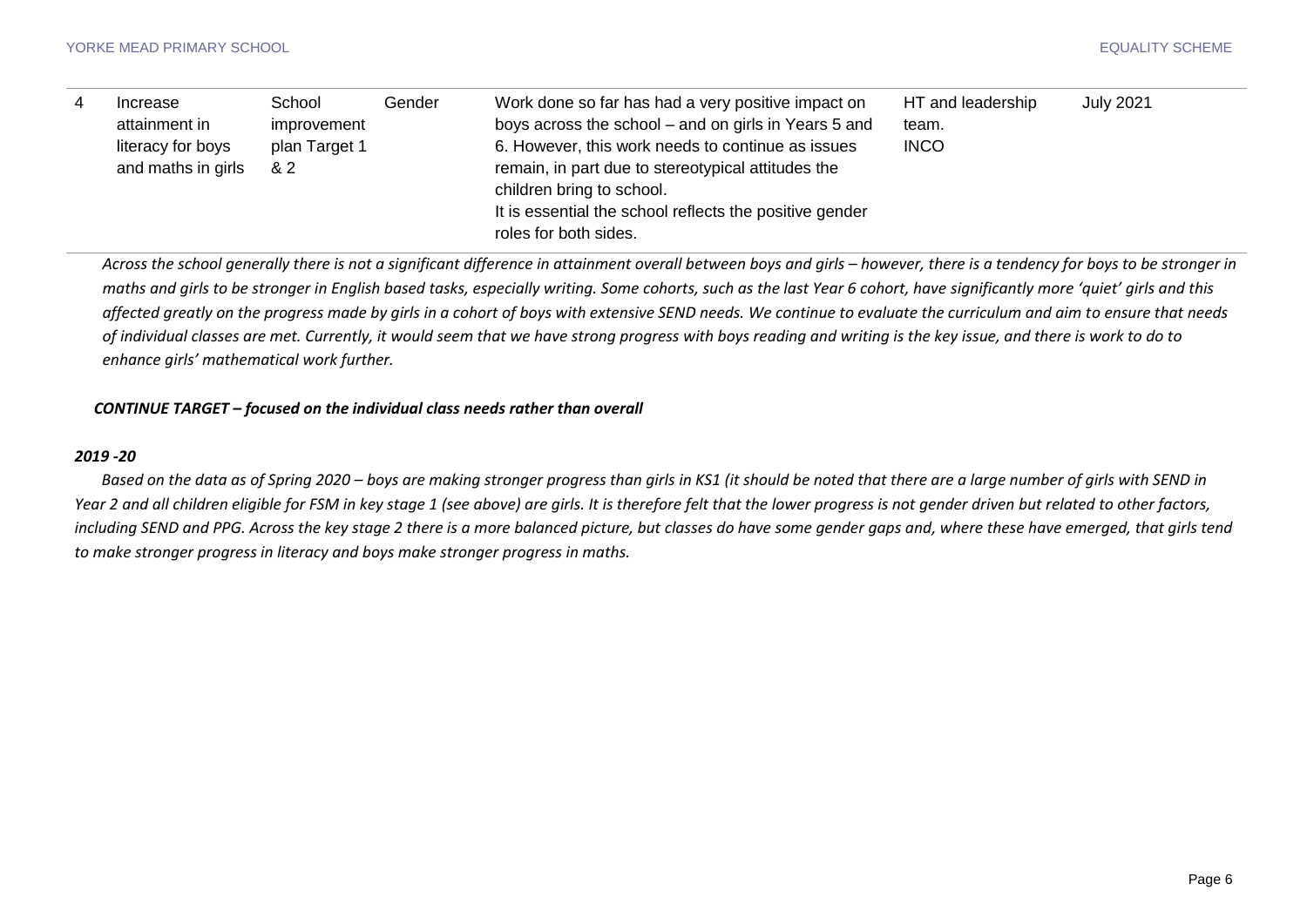| -5 | To effectively    | School        | Disadvantaged | We recognise that pupils who have been adopted     | <b>INCO</b>         | Ongoing |
|----|-------------------|---------------|---------------|----------------------------------------------------|---------------------|---------|
|    | support the large | improvement   |               | have faced significant trauma in their lives which | Pastoral TA Adopted |         |
|    | group of adopted  | plan Target 1 |               | impacts on their emotional wellbeing and on their  | children            |         |
|    | children at Yorke |               |               | education and life chances. At Yorke Mead we       | All staff           |         |
|    | Mead to ensure    |               |               | adapt policy and curriculum to ensure their needs  |                     |         |
|    | they have a       |               |               | are effectively met so that school has a positive  |                     |         |
|    | positive school   |               |               | impact on their lives.                             |                     |         |
|    | experience        |               |               |                                                    |                     |         |

We are now in the second year of the Penn Resilience Programme and the children are engaging well with this. The adopted children are now able to cope with *more adults supporting them and are becoming less reliant on one key person which is a mark of the work the support for adopted children has achieved. Generally the adopted children are making strong positive progress even if they are not able to meet EXS. There are currently none of them working at the higher standard, but given the time they have had and the emotional impact of their situation this is not surprising; many have needs that mean it is very difficult for them to achieve at the expected standard, which must be the first goal. The key thing we must do is ensure they leave us emotionally secure and with the right support in place for secondary school. It seems that we can support them well in our school but how they manage when they leave us is also an indication of the impact of our work.* 

*CONTINUE TARGET – next steps are to continue to explore the PENN resilience programme and the impact of this work.* 

#### *2019 -20*

*Adopted children are extremely well supported at Yorke Mead and we have been extremely successful in helping this group of children feel secure in school and able to access support. All staff have been trained in trauma informed teaching and understand the direct impact of trauma and the importance of maintaining good open and positive relationships. The PENN resilience programme was delivered until school closed in March 2020 and this also proved effective support for the Year 6 adopted child. Unfortunately, the key driver of this work is now emigrating and we will need to replace this staff member and manage successful continuity planning.*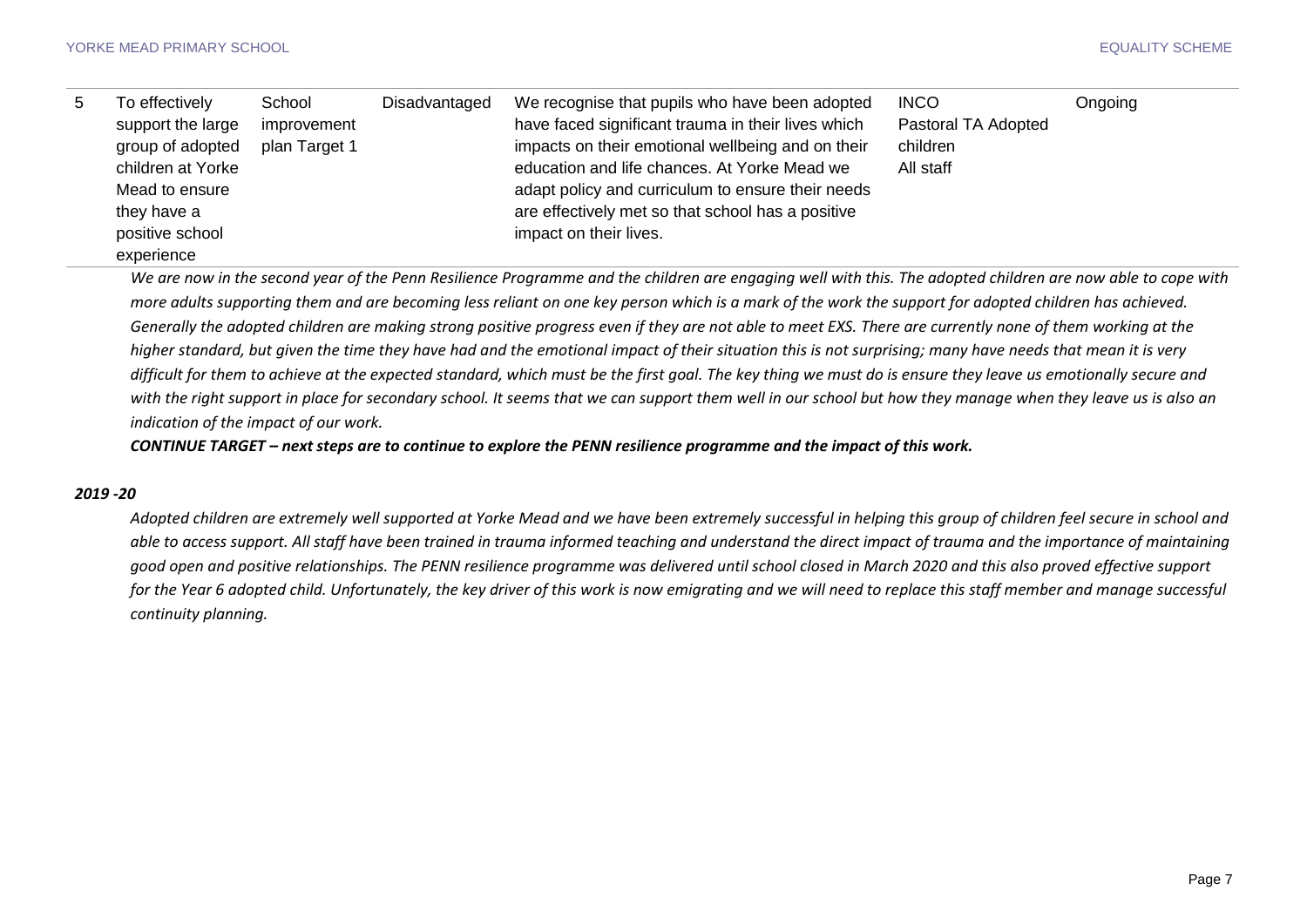*We now have staff trained to deliver Lego therapy, drawing & talking and theraplay interventions. All staff are trained in STEPs training and we also have most staffed trained in emotion coaching. The school buys in play therapy/art therapy as required. Therapeutic support is the key structure of additional support and the behaviour for learning policy is built around positive behaviour strategies. The school is now well focused on supporting children, and the work we are doing is recognised by outside agencies who can see we are confident and assured in our work. We increasingly have children seeking early support and parents who approach us for support for their children.* 

*CONTINUE TARGET – ensuring new staff are fully inducted*

#### *2019 -20*

*This target has been very successfully achieved and the whole staff are fully aware of the support available. During the lockdown a number of parents reached out and we were able to continue to support children at home, meaning that the success of the work has extended to all staff and parents connected to the school. Yorke Mead*  is now highly recognised as a leading school in supporting mental wellbeing, which is extremely positive. This target will now be about maintaining this with new staff.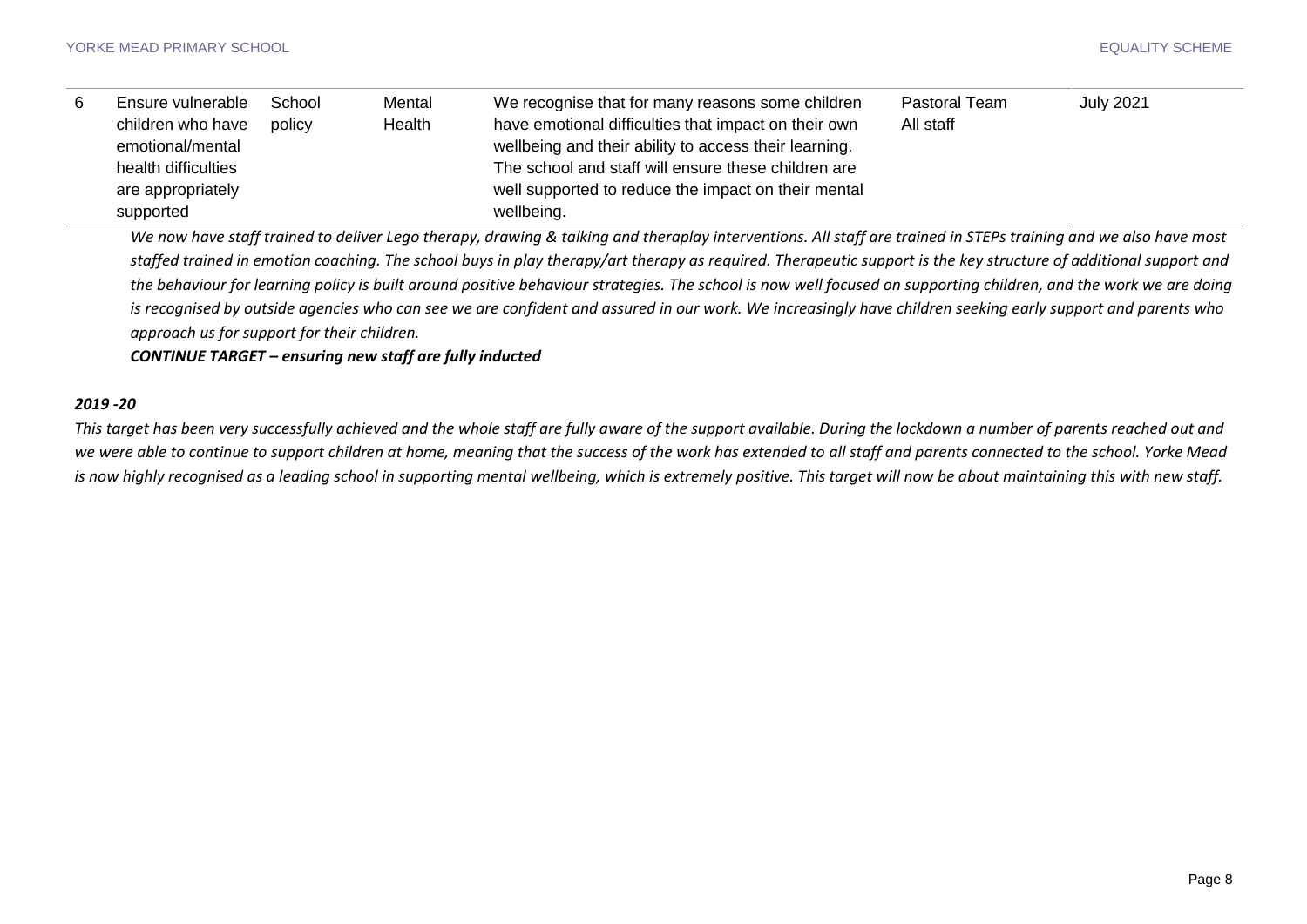| To ensure school<br>presents positive<br>images for the<br>achievements of<br>all cultures,<br>religions and<br>ethnic<br>backgrounds                         | School<br>improvement<br>target 3 | Cultural<br>diversity | essential. | Establishing positive images of all cultures is |  | <b>Inco</b> | Ongoing |  |
|---------------------------------------------------------------------------------------------------------------------------------------------------------------|-----------------------------------|-----------------------|------------|-------------------------------------------------|--|-------------|---------|--|
| Staff andoqueur to have a range of resources depicting sultures, ethnic backgrounds, religions ats. There is probably scene to complete a full assoccement of |                                   |                       |            |                                                 |  |             |         |  |

*Staff endeavour to have a range of resources depicting cultures, ethnic backgrounds, religions etc. There is probably scope to complete a full assessment of classroom resources, which subject leaders may do as part of their assessment of SMSC work as they plan and develop subject specific policies. We have introduced a number of positive images through the celebration of Black History Month each year and encourage the celebration of difference.*

#### *CONTINUE TARGET*

#### *2019 -20*

*Following the tragic events of 2020 and the death of George Floyd we have reflected as a school on the impact of this target. Whilst we have made progress with the target above, we recognise that there is much more for us to do if we are going to allow all cultural and religious groups to leave us with high confidence. This would enable us to be a leading school in supporting the strength of cultural diversity and enabling children to grow in confidence so that they* are able to extend from being non racist to anti-racist and can support the required global reform. This will be a key target of the next equality scheme plan.

| To maintain l     | <b>DDA</b> | Disability | School business manager to maintain the accessibility  | <b>School Business</b> | On going |
|-------------------|------------|------------|--------------------------------------------------------|------------------------|----------|
| regular review of |            |            | plan keeping positive eye on the changing needs of the | Manager                |          |
| the accessibility |            |            | YM community.                                          |                        |          |
| plan              |            |            |                                                        |                        |          |

*The school business manager leads on this work, liaising closely with the SENDCo. The plan is updated to ensure all known needs are met for all members of the school community, and that planning is in place for the general range of needs.*